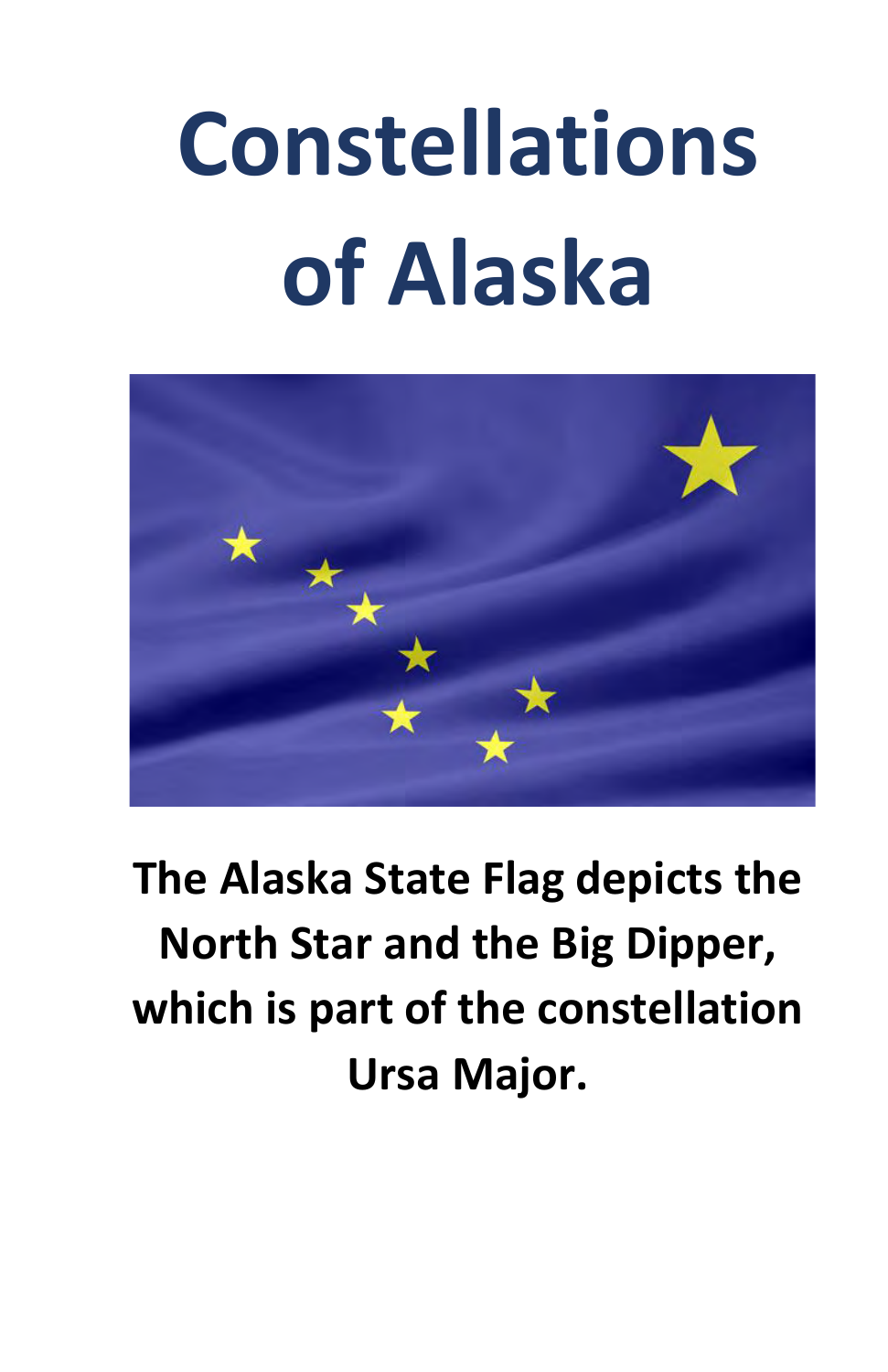The constellations of the night sky appear to rotate around the North Star – Polaris – throughout the night as the earth rotates on its axis.



The tilt of the earth's axis changes which constellations we can see at different times of the year as the Earth is tilted to different parts of the sky.

The first section of the booklet shows constellations we can see year round because they are near Polaris. We call them **circumpolar constellations**.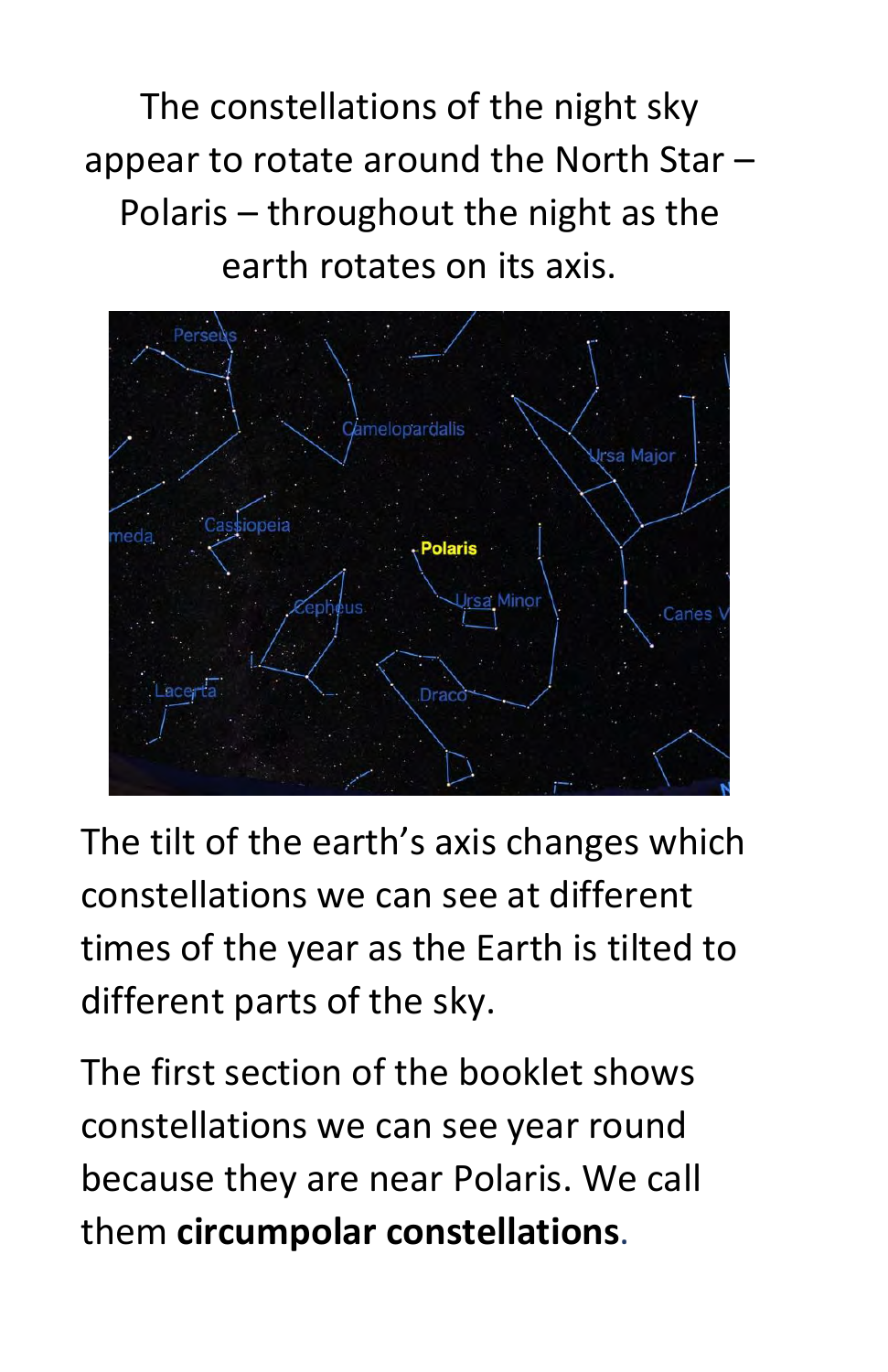## **Cassiopeia**



The constellation Cassiopeia, Queen of Ethiopia, is a circumpolar constellation visible in the northern hemisphere all year long.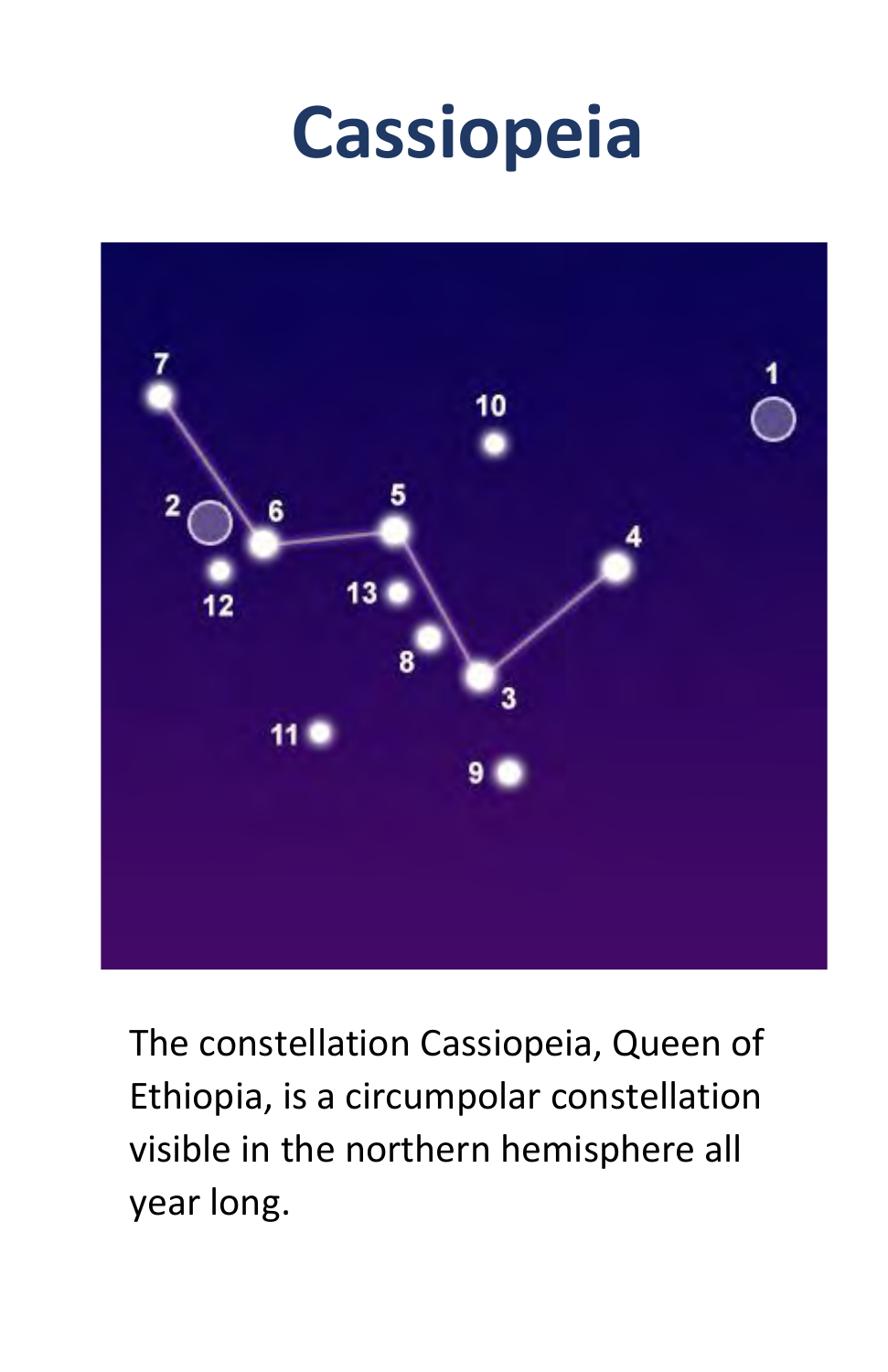



The constellation Cepheus, the king, is a circumpolar constellation visible in the northern hemisphere all year long.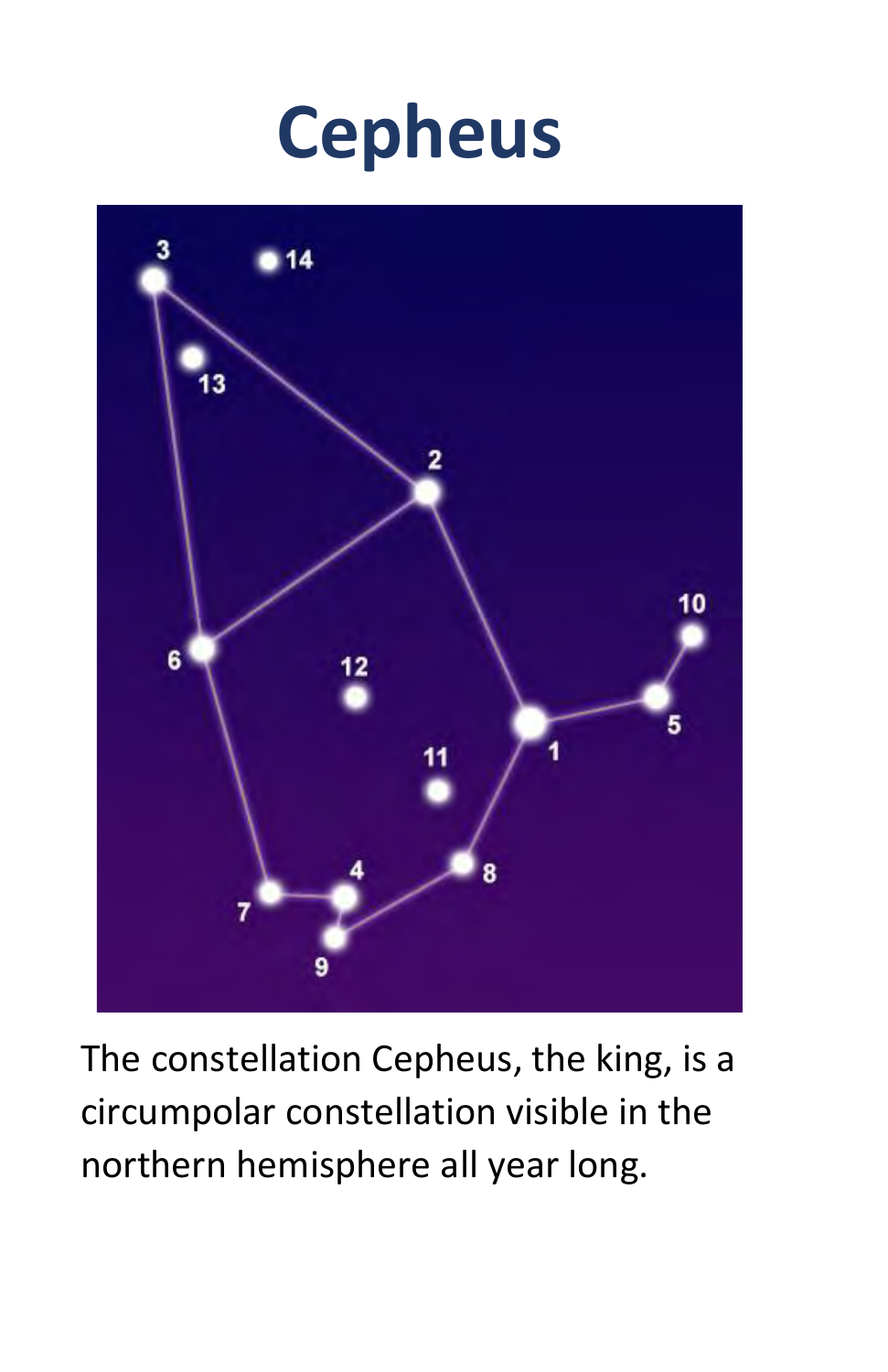### **Draco**



The constellation Draco, the dragon, is a circumpolar constellation visible in the northern hemisphere all year long.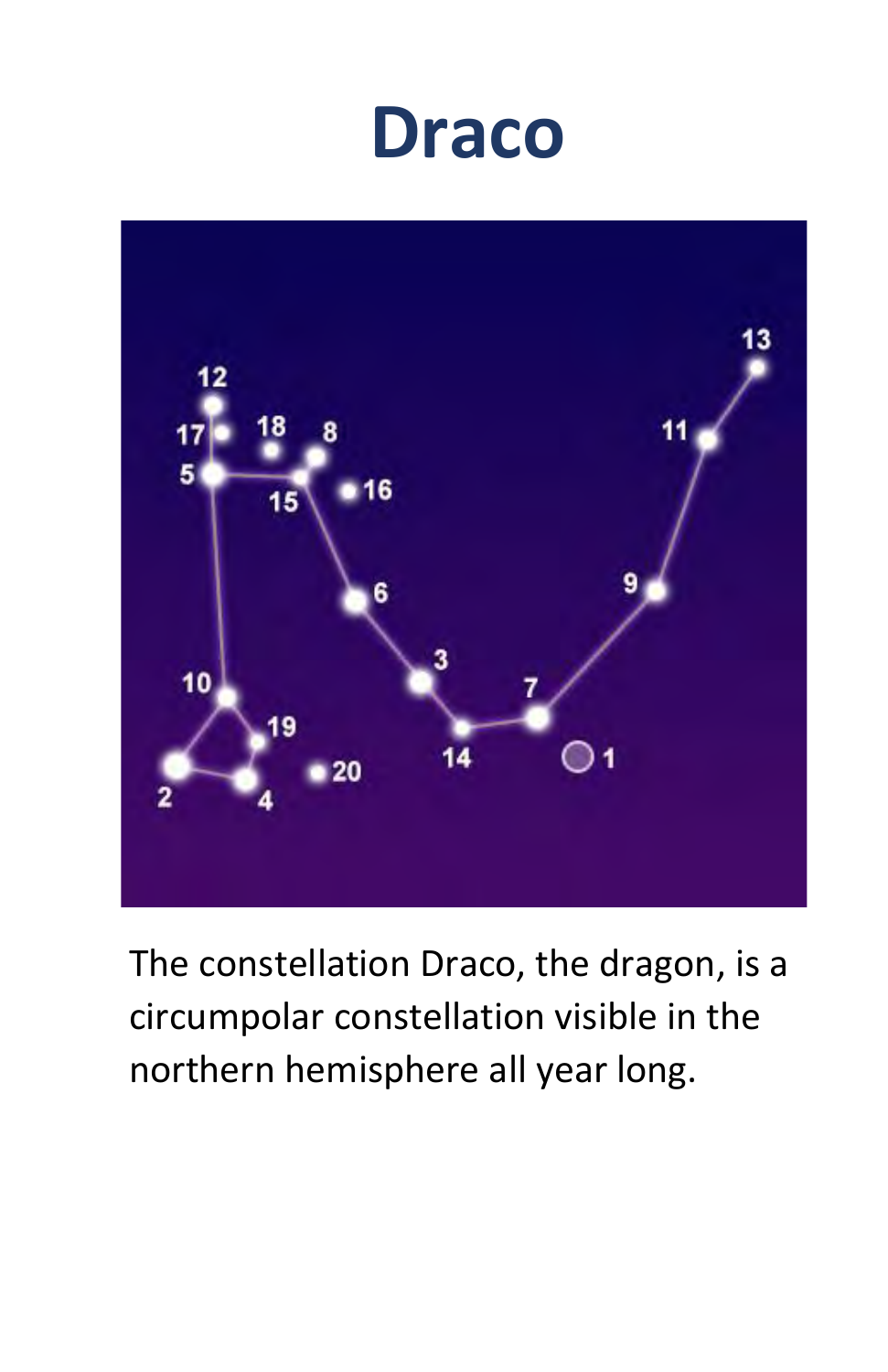## **Ursa Major**



The constellation Ursa Major, the great bear, is a circumpolar constellation visible in the northern hemisphere all year long. The Big Dipper is part of Ursa Major.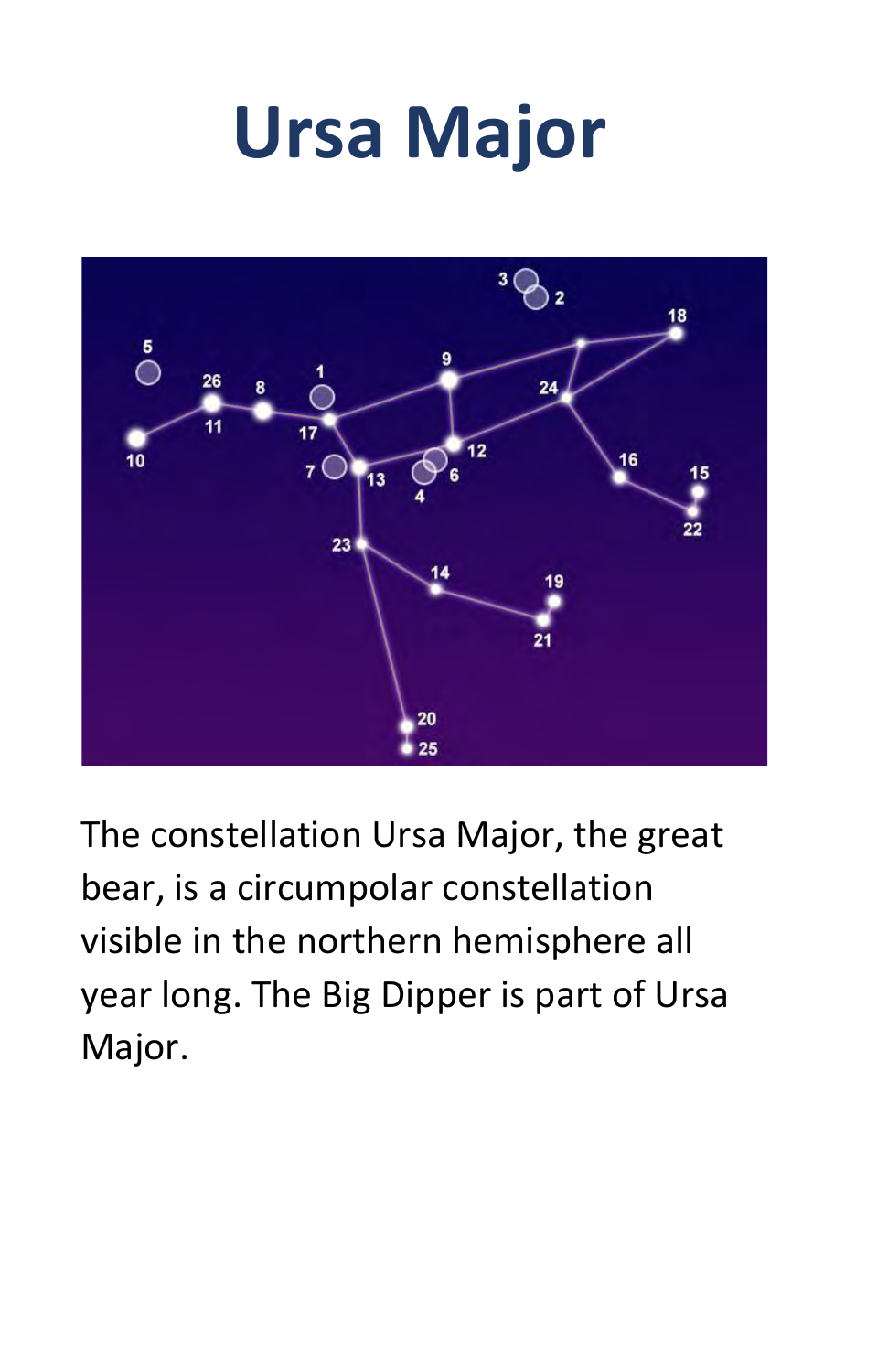## **Ursa Minor**



The constellation Ursa Minor, the little bear, is a circumpolar constellation visible in the northern hemisphere all year long. Polaris, the North Star, is part of Ursa Minor.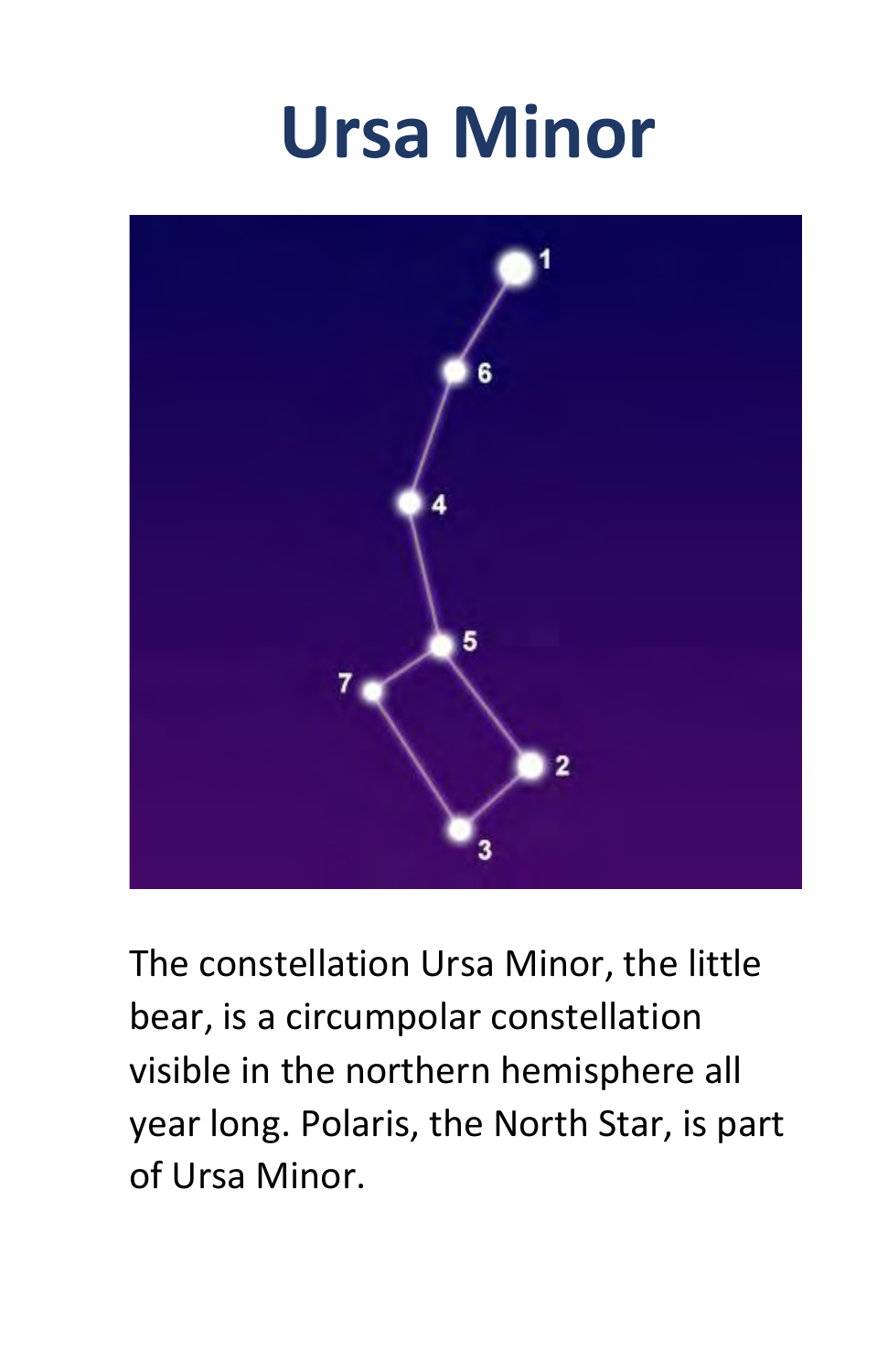## **Camelopardalis**



The constellation Camelopardalis, the giraffe, is a circumpolar constellation visible in the northern hemisphere all year long.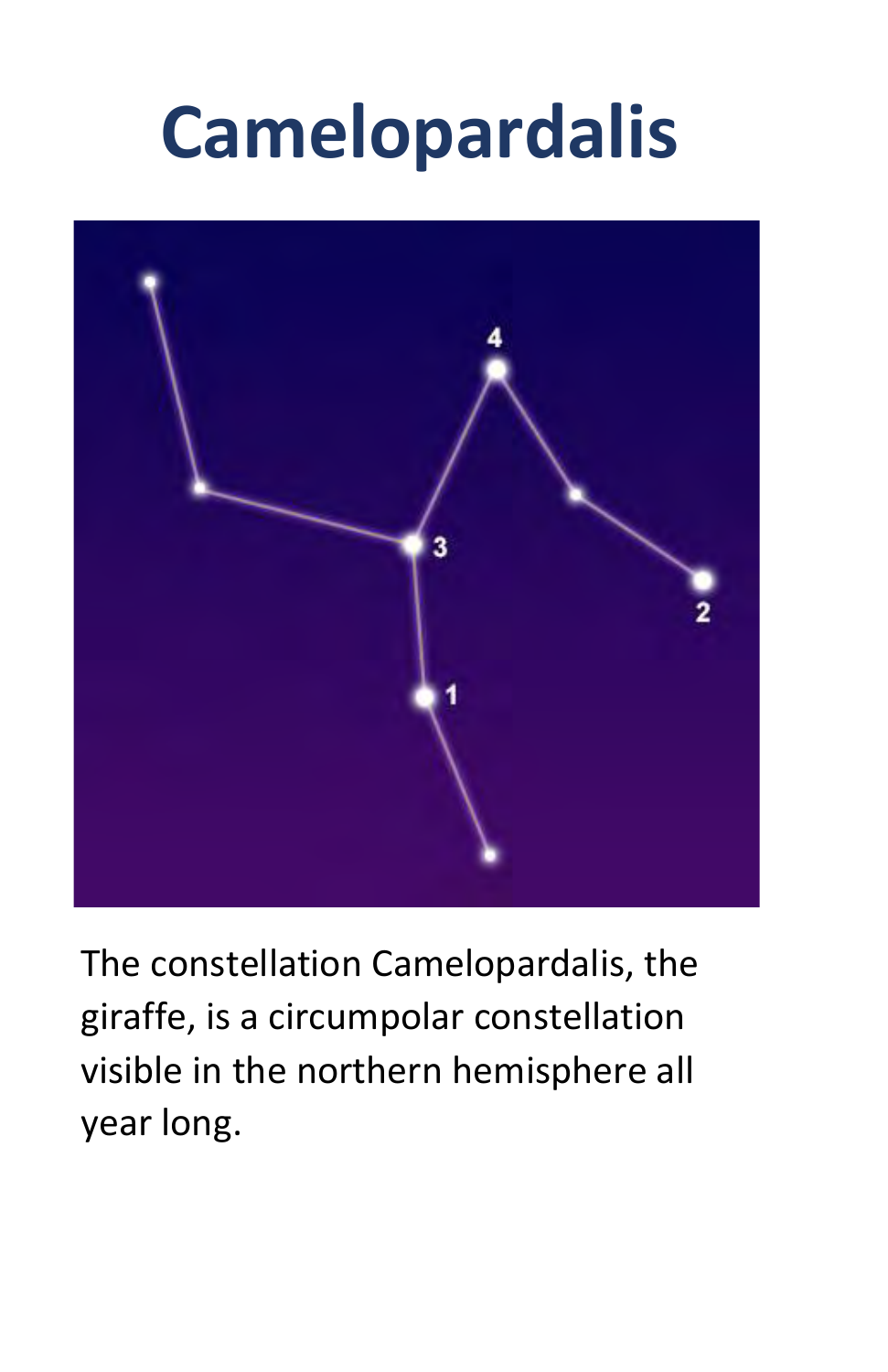

The rest of the constellations depicted in this booklet can only be seen in the winter season in Alaska as the Earth is tilted toward them in the sky.



*NPS Photo / Jacob W Frank* 

This booklet is just a sample of the constellations you can see in the winter. A list of other seasonal constellations can be found at the end of the booklet.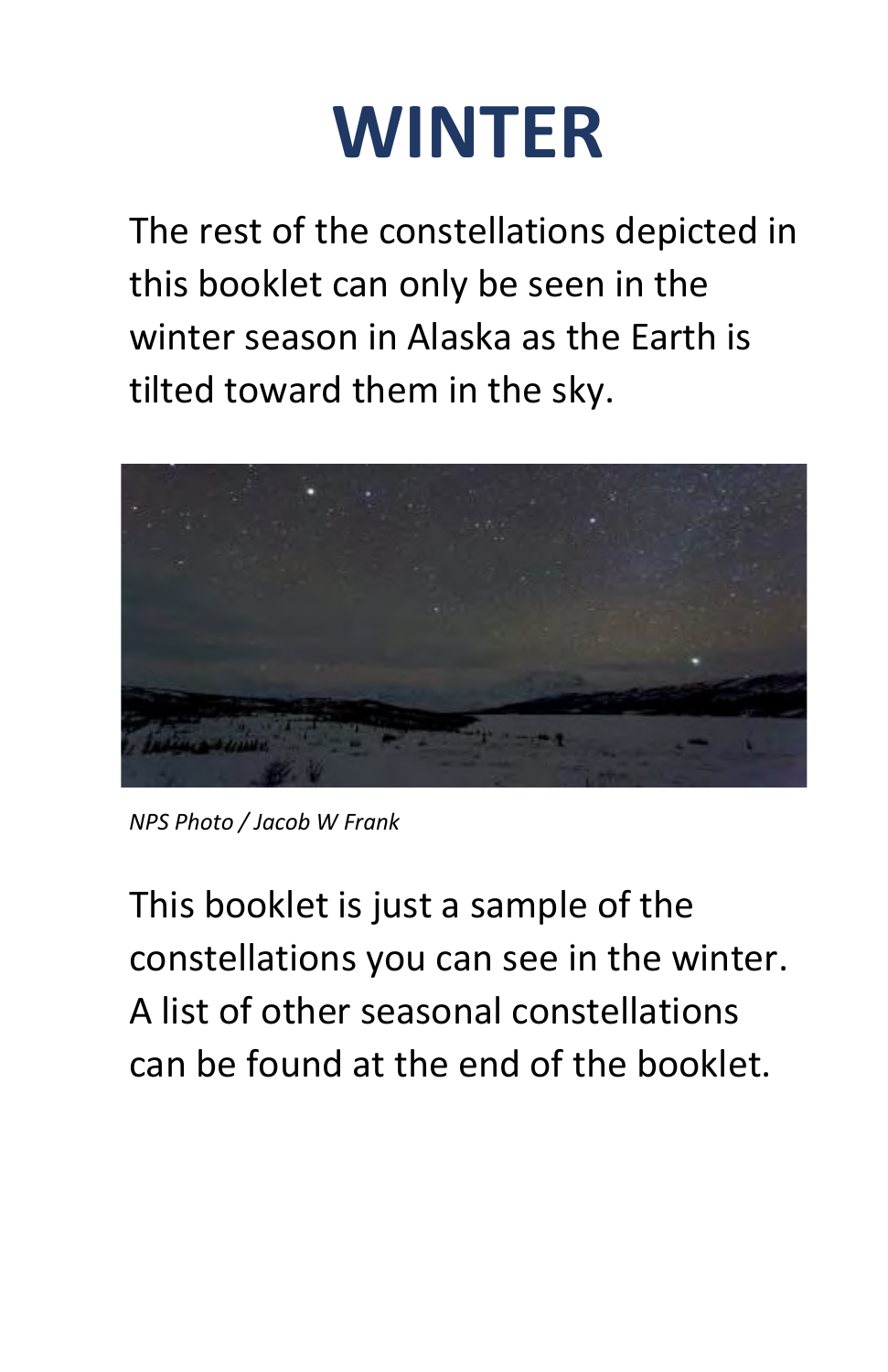## **Canis Major**



The constellation Canis Major, the great dog, is visible in the northern hemisphere from December to March.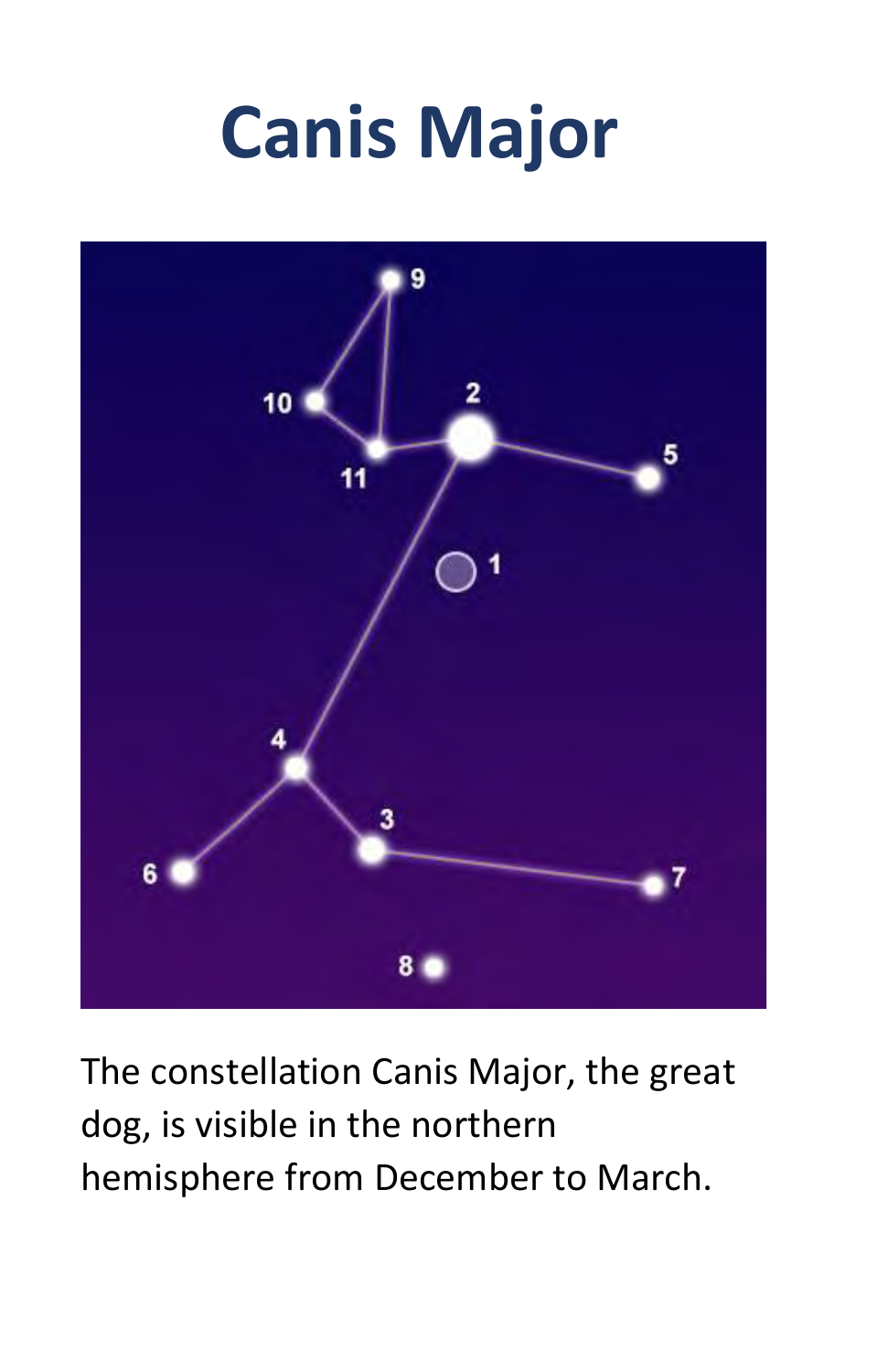## **Gemini**



The constellation Gemini, the twins, is visible in the northern hemisphere from November through April.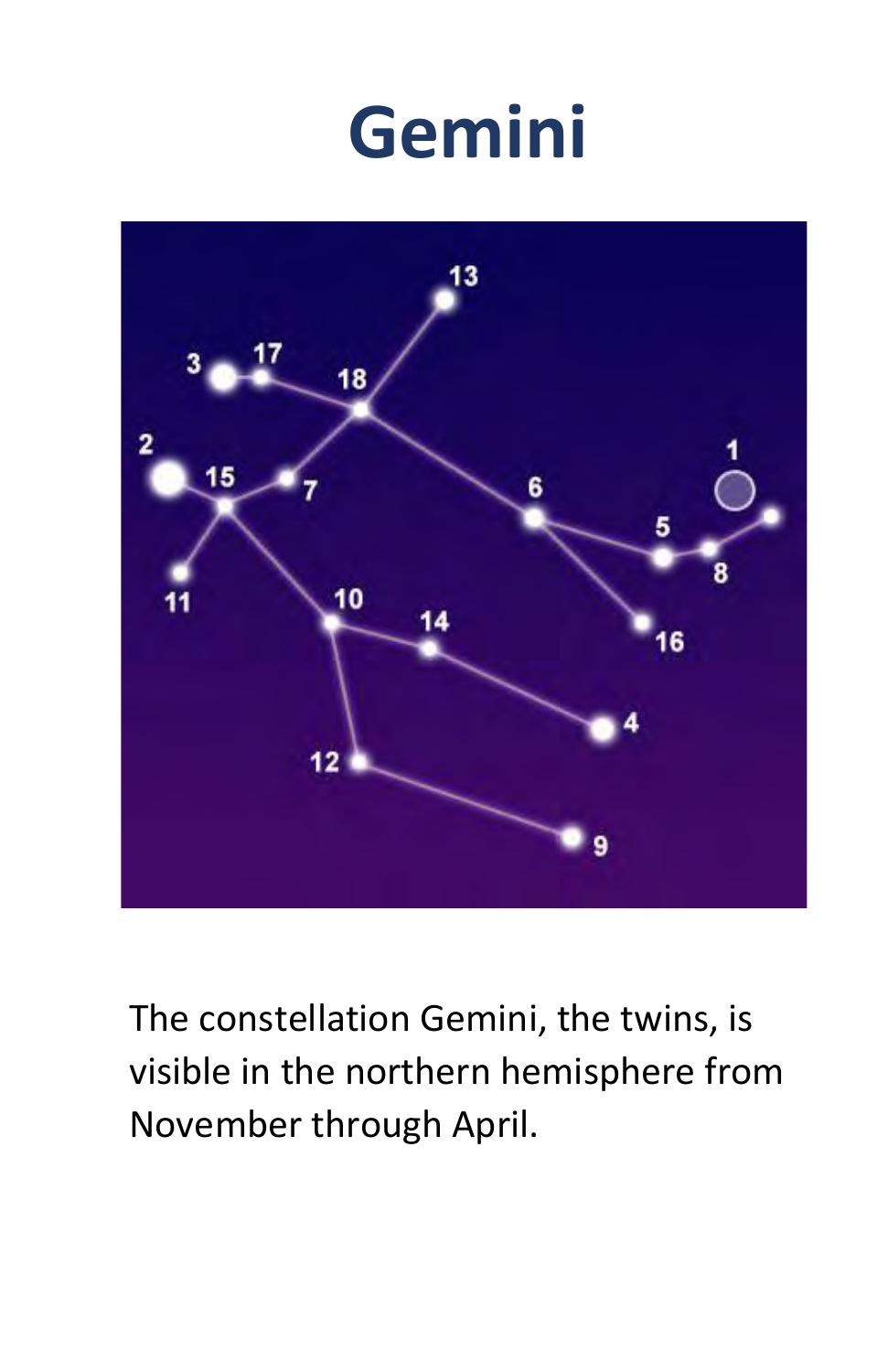## **Orion**



The constellation Orion, the great hunter, is visible from October through March in both hemispheres.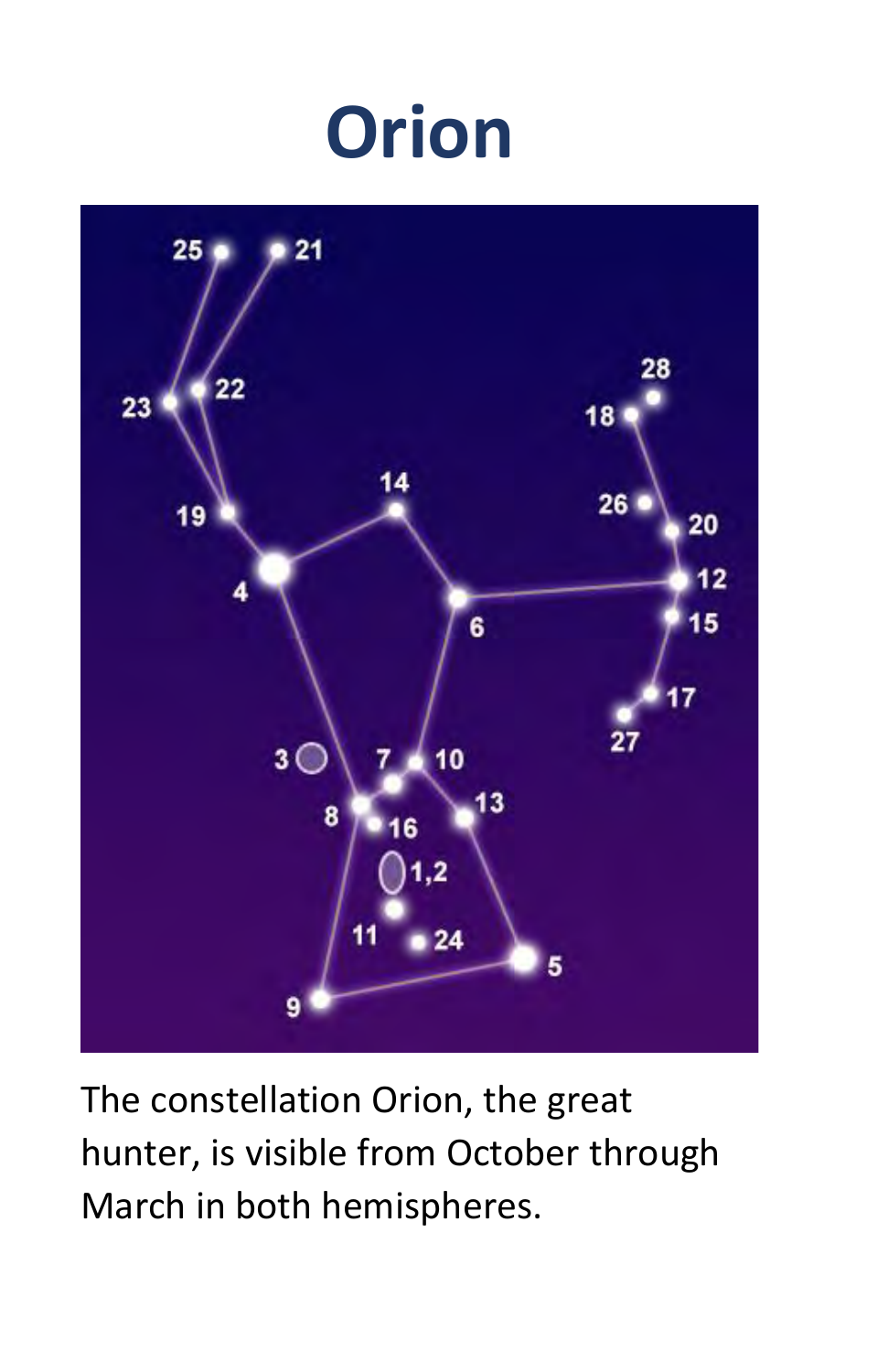### **Perseus**



The constellation Perseus, the hero, can be seen in late summer and autumn in the northern hemisphere.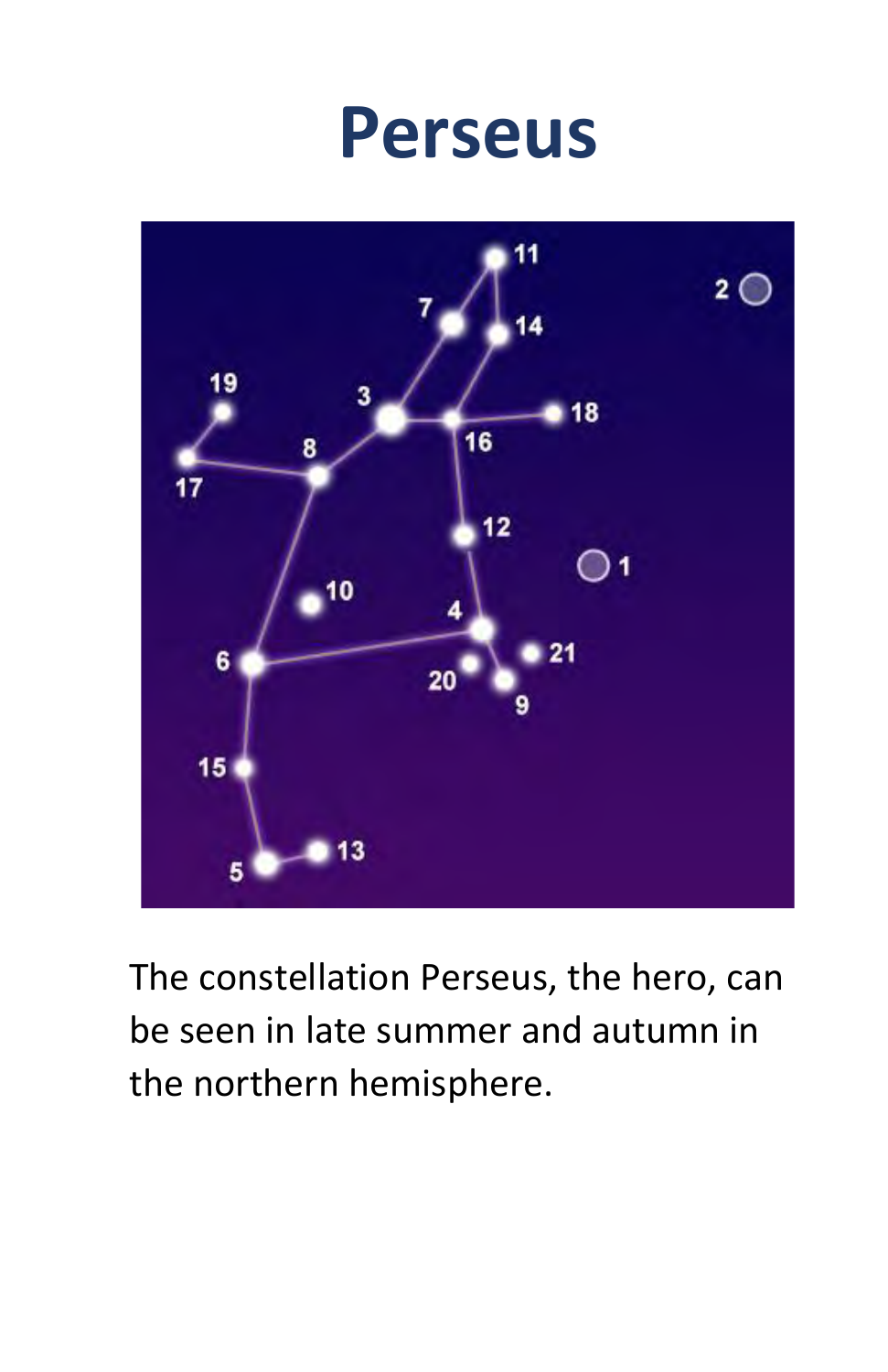### **Taurus**



The constellation Taurus, the bull, can be seen during the winter and the early spring in the northern hemisphere. It is located next to the Pleiades – a star cluster.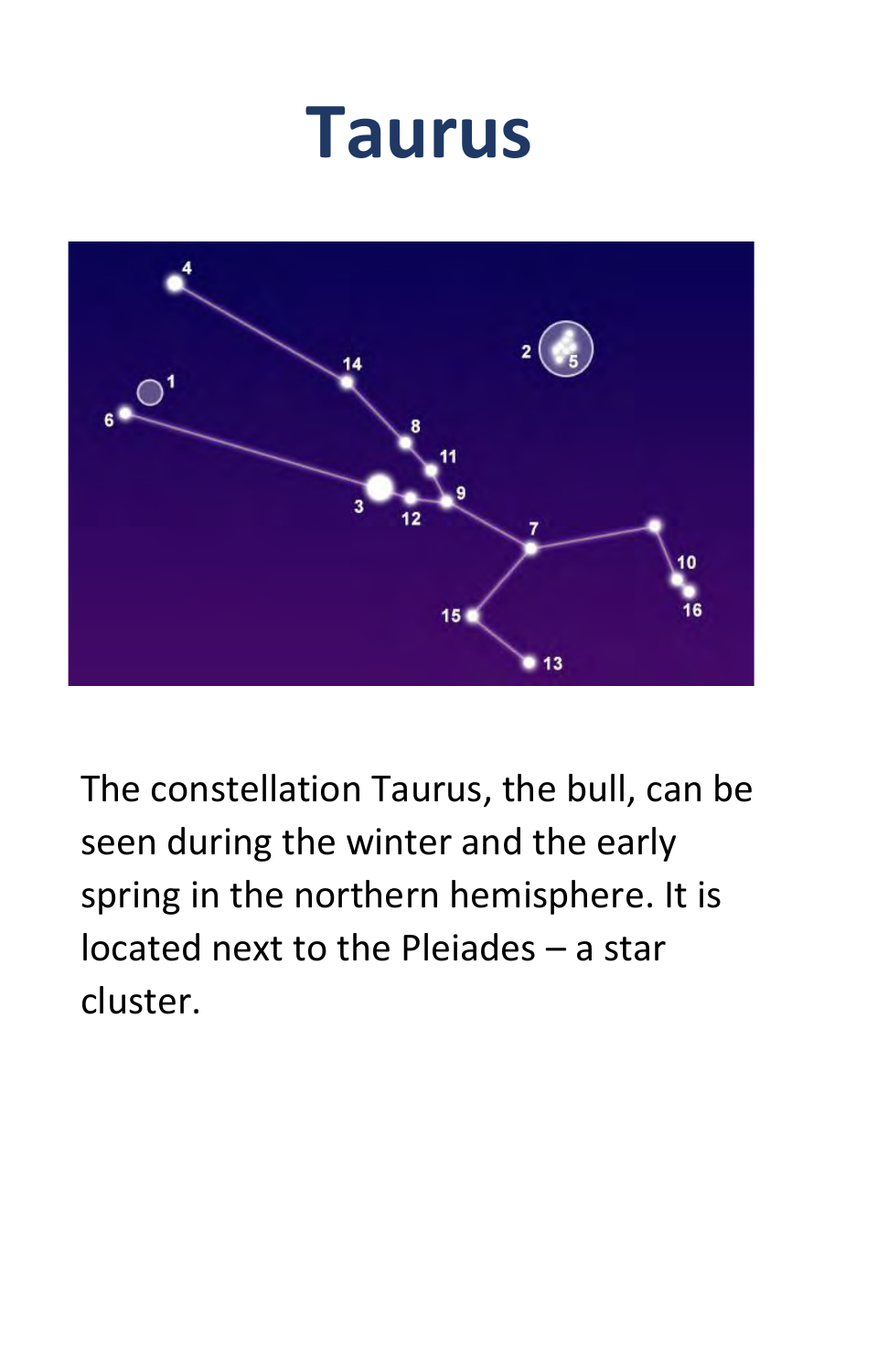### **Alaskan Winter Constellations:**

- Canis Major
- Gemini
- Orion
- Perseus
- Taurus
- Eridanus

#### **Alaskan Spring Constellations:**

- Bootes
- Auriga •
- Andromeda •
- Cygnus •
- Aries •
- Hydra

### **Alaskan Summer Constellations:**

- Pegasus
- Ophiuchus
- Hercules
- Leo
- Virgo
- Serpens

#### **Alaskan Autumn Constellations:**

- Lyra
- Aquarius
- Capricornus
- Cetus
- Aquila
- Triangulum

### **Learn more about constellations, their stars and the history of their names:**

**[www.seasky.org/constellations/constellations.html](http://www.seasky.org/constellations/constellations.html)**